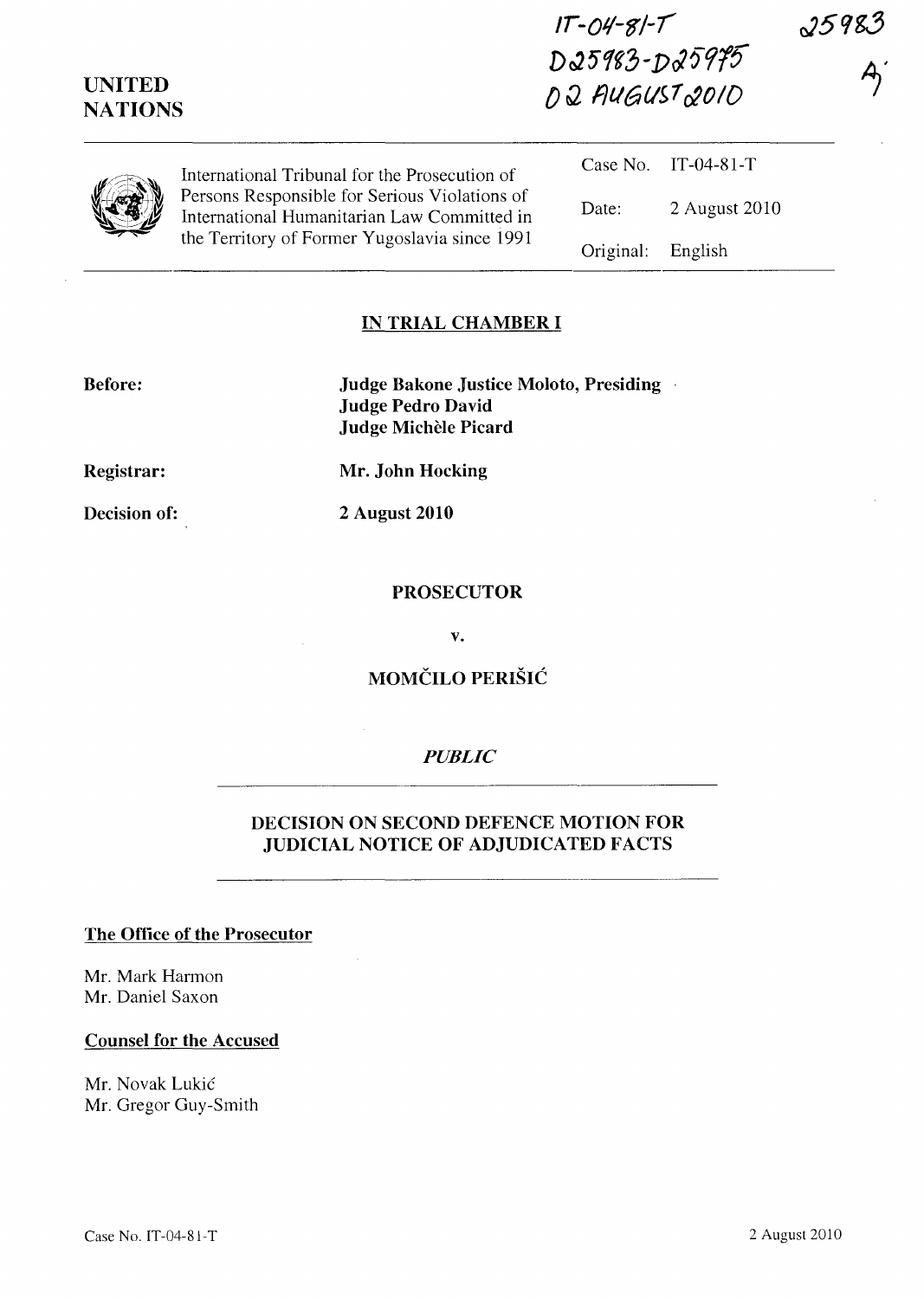**TRIAL CHAMBER I** ("Trial Chamber") of the International Tribunal for the Prosecution of Persons Responsible for Serious Violations of International Humanitarian Law Committed in the Territory of the former Yugoslavia since 1991 ("Tribunal") is seised of the "Second Defence Motion for Judicial Notice of Adjudicated Facts, with Public Annex A," filed publicly on 16 June 2010 ("Motion"), and hereby renders its Decision.

## **I. SUBMISSIONS**

#### **A. Motion**

1. **In** the Motion, the Defence requests the Trial Chamber to take judicial notice, pursuant to Rule 94(B) of the Tribunal's Rules of Procedure and Evidence ("Rules"), of 38 facts listed in Annex A to the Motion ("Proposed Facts").<sup>1</sup> The Proposed Facts were adjudicated in the cases of *Prosecutor v. Hadzihasanovic and Kubura;2 Prosecutor v. Halilovic;3 Prosecutor v. Krajisnik;4 Prosecutor v. Dragomir Milosevic;5* and *Prosecutor v. Krstic.* <sup>6</sup>

2. The Defence generally submits that taking judicial notice of the Proposed Facts will allow the parties and Trial Chamber to focus on the contentious issues, reduce the length and support the efficiency of the trial.<sup>7</sup> The Defence further argues that granting the Motion will preserve consistency and harmonise the judgments of the Tribunal.<sup>8</sup>

3. The Defence submits that all of the Proposed Facts meet the requirements for taking judicial notice of adjudicated facts as enumerated in the jurisprudence of the Tribunal.<sup>9</sup>

#### **B. Response**

4. **In** its "Response to Second Defence Motion for Judicial Notice of Adjudicated Facts", filed publicly on 30 June 2010 ("Response"), the Prosecution specifically objects to 23 of the Proposed Facts<sup>10</sup> and states that it takes no position in relation to the remainder of the Proposed Facts.<sup>11</sup>

<sup>&</sup>lt;sup>1</sup> Motion, para. 4.

<sup>&</sup>lt;sup>2</sup> Prosecutor v. Hadžihasanović and Kubura, Case No. IT-01-47, Trial Judgment, 15 March 2006; Appeal Judgement, 22 April 200S; Motion paras 4-5.

<sup>3</sup>*Prosecutor v. Halilovic',* Case No. IT-0l-4S, Trial Judgment, 15 November 2005; Appeal Judgment, 16 October 2007; Motion paras 4-5.

<sup>&</sup>lt;sup>4</sup> Prosecutor v. Krajišnik, Case No. IT-00-39, Trial Judgment, 27 September 2006; Appeal Judgment, 17 March 2009; Motion paras 4-5.

<sup>&</sup>lt;sup>5</sup> Prosecutor v. Dragomir Milošević, Case No. IT-98-29/1, Trial Judgment, 12 December 2007; Appeal Judgment, 12 November 2009; Motion paras 4-5.

*<sup>6</sup> Prosecutor v. Krstic',* Case No. IT-9S-33, Trial Judgment, 2 August 2001; Appeal Judgment, 19 April 2004; Motion paras  $4-5$ .

Motion, para. S.

<sup>&</sup>lt;sup>8</sup> Motion, para. 9.

<sup>&</sup>lt;sup>9</sup> Motion, para. 14.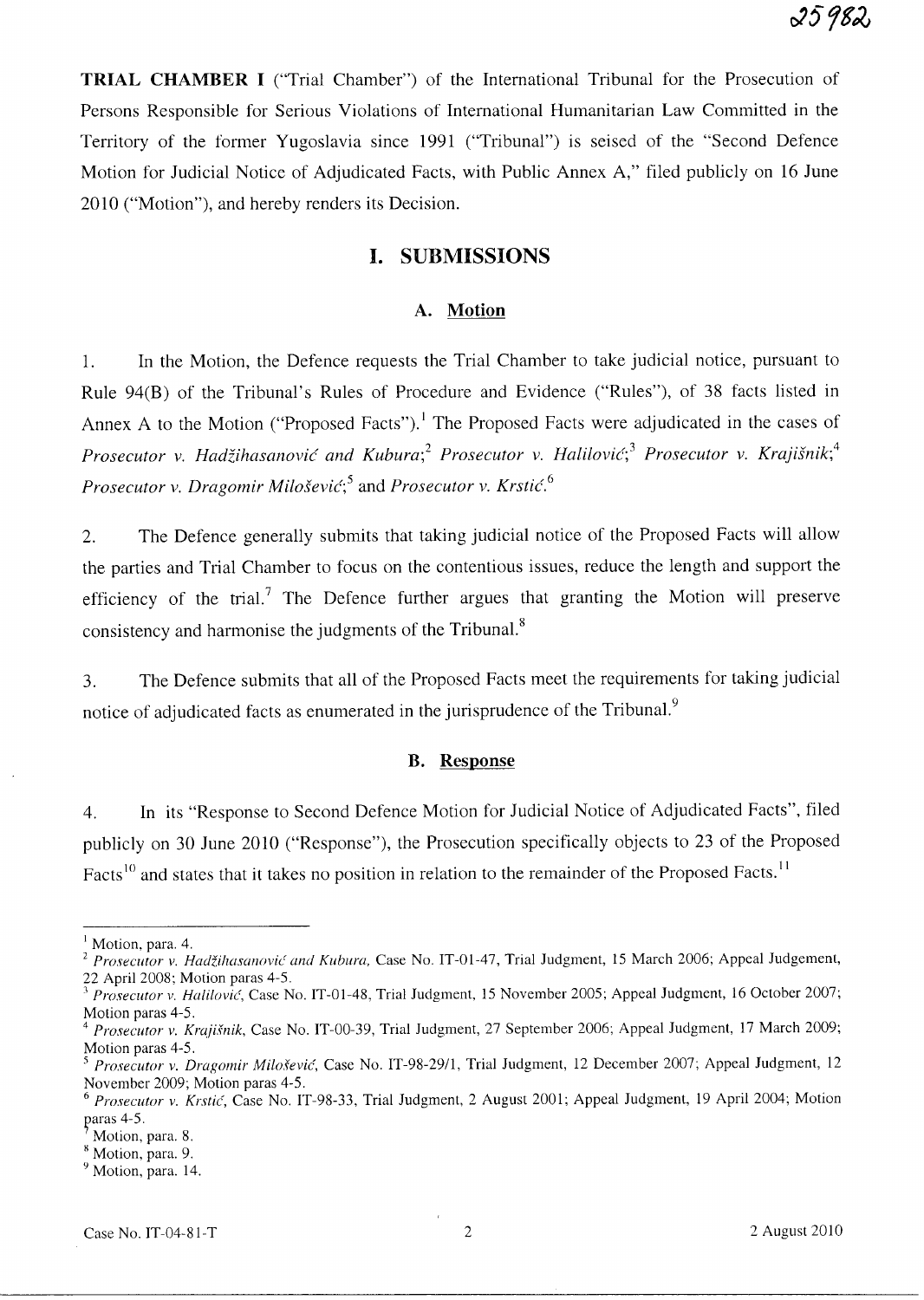5. The Prosecution argues that Proposed Facts 55, 58-64, 66, 68-70, 78, 80, 87 and 89-91 are vague as to time.<sup>12</sup> It further submits that Proposed Facts 75, 76, 78 and 90 are impermissibly vague in their content.<sup>13</sup>

6. The Prosecution submits that Proposed Fact 73 consists of a formulation which does not· appear in any of the judgments on which the Defence relies.<sup>14</sup> Further, the Prosecution argues that Proposed Fact 80 is inconsistent with Proposed Fact 73 and also potentially misleading.<sup>15</sup>

7. The Prosecution asserts that Proposed Fact 79 is taken out of context; in its proper context it is a statement of intent which is not relevant to the present case.<sup>16</sup>

8. Moreover, the Prosecution adds that Proposed Fact 85 is taken out of context and cannot be considered a factual finding of the *Dragomir Milosevic* Trial Chamber, but merely a part of a discussion of evidence before it. Extracting the statement from its original context imbues it with a meaning and significance not originally intended.<sup>17</sup>

9. Finally, the Prosecution submits that Proposed Fact 73 is based on a voluntarily admission by the *Krajišnik* Defence.<sup>18</sup> In addition, Proposed Fact 80 is based on a factual finding in the *Dragomir Milosevic* Trial Judgment which cites a number of sources, including agreed and adjudicated facts.<sup>19</sup> The Prosecution thereby contends that an agreement between the parties of a previous case cannot form the basis of adjudicated facts. 2o

## C. **Reply**

10. On 7 July 2010, the Defence publicly filed its "Request for Leave to File Reply and Reply to Prosecution Response to Defence Motion for Judicial Notice of Adjudicated Facts" ("Reply"). The Defence reiterates that it is submitting adjudicated facts for the purpose of expediting the trial and points out that many of the Proposed Facts are based on Prosecution evidence.<sup>21</sup>

 $10$  Response, paras 6-16. The Prosecution objects to the admission of Proposed Facts 55, 58-64, 66, 68-70, 73, 75, 76, 78-80, 85, 87 and 89-91.

 $<sup>11</sup>$  Response, para. 17.</sup>

<sup>&</sup>lt;sup>12</sup> Response, paras 7-9.

<sup>&</sup>lt;sup>13</sup> Response, para. 10.

<sup>&</sup>lt;sup>14</sup> The Prosecution submits that there is no reference of 17 December 1992 and 22 December 1996 in the cited sources, Response, para. 6.

<sup>&</sup>lt;sup>15</sup> Response, para. 7.

<sup>&</sup>lt;sup>16</sup> Response, para. 11.

<sup>17</sup>Response, para. 13.

<sup>&</sup>lt;sup>18</sup> Response, para. 15.

<sup>&</sup>lt;sup>19</sup> Response, para. 16.

<sup>20</sup> Response, paras 15-16.

<sup>&</sup>lt;sup>21</sup> Reply, para. 5.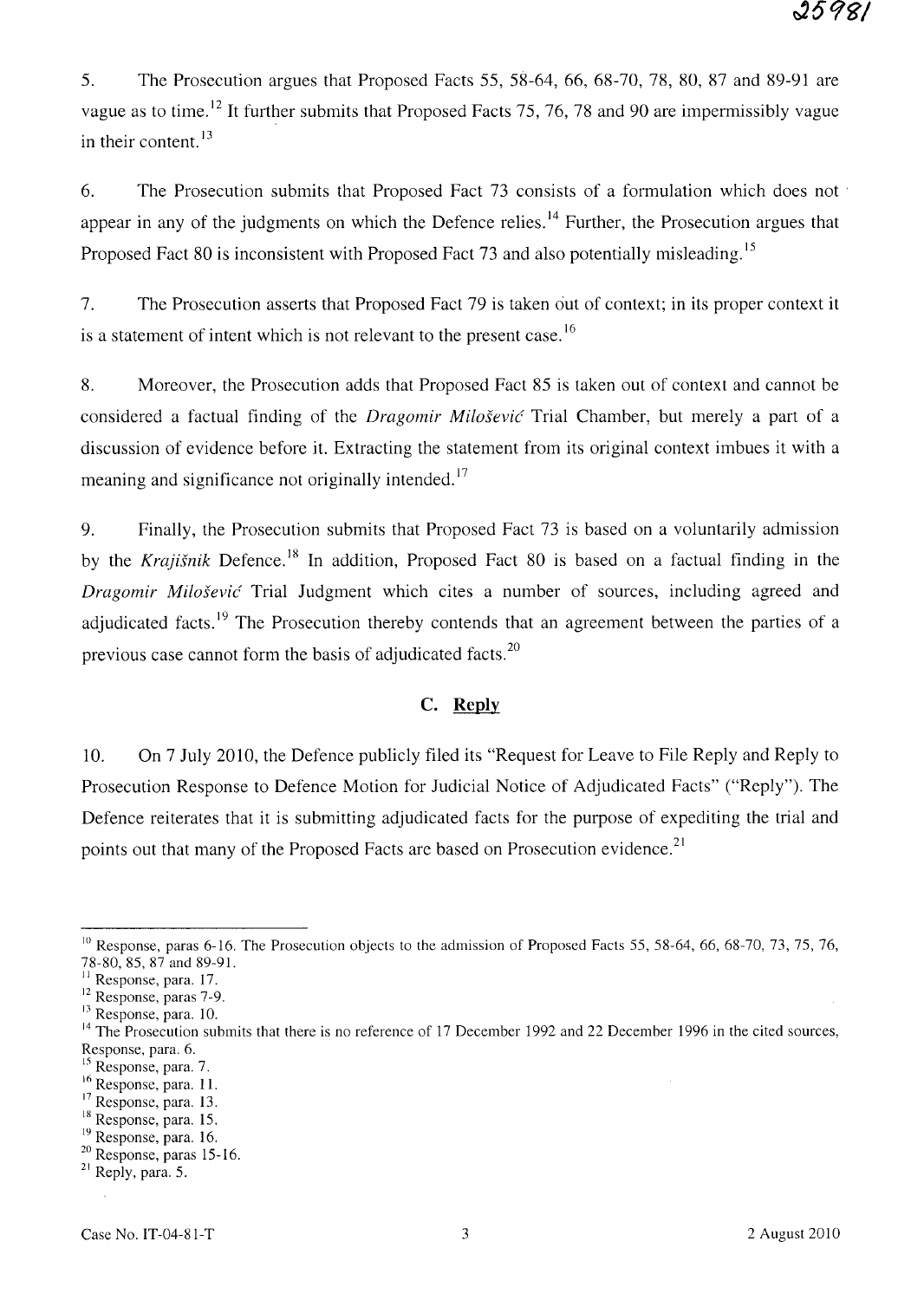11. The Defence refers specifically to at least 27 Proposed Facts that the Prosecution declined to agree to and now opposes. According to the Defence, these were relied upon in whole or in part in previous Trial Chamber cases. Notwithstanding that the Prosecution does not agree with the Defence's propositions, the Prosecution has previously presented evidence and obtained judgements based on the very same facts that are presented in the case at hand.<sup>22</sup>

12. The Defence withdraws Proposed Fact  $79^{23}$  and the first two sentences of Proposed Fact 80. 24 The Defence also amends Proposed Fact 73 by adding paragraph 181 of the *Krajisnik* Trial Judgment as a source, while continuing to rely on the arguments put forth in the Motion for the remainder of the paragraph.<sup>25</sup> Furthermore, the Defence revises Proposed Facts 75, 76, and 78.<sup>26</sup>

13. The Defence adds a time frame for Proposed Facts 63 and 64. It does maintain, however, that in relation to Proposed Facts 55,58,59,60,61,62,66,68,69,70,78, 87, 89, 90, and 91, the original judgments placed no temporal limitations as to the applicability of those facts and, in particular, "there is no indication in any of the judgments that there was not a time where the Proposed Facts were not the case".<sup>27</sup>

14. The Defence submits that the Proposed Fact 85 is not taken out of context; rather the Trial Chamber in the *Dragomir Milosevic* case "created an overview of the evidence regarding the weaponry available to both the VRS and ABiH during the conflict period".<sup>28</sup>

15. Finally, the Defence asserts that the other sources of evidence in Proposed Fact 73 prove the factual assertion beyond reasonable doubt. $^{29}$ 

# **11. APPLICABLE LAW**

16. Rule 94(B) provides as follows:

At the request of a party or *proprio motu,* a Trial Chamber, after hearing the parties, may decide to take judicial notice of adjudicated facts or documentary evidence from other proceedings of the Tribunal relating to matters at issue in the current proceedings.

17. The Trial Chamber recalls that it has previously discussed at length the settled jurisprudence of the Tribunal with respect to the judicial notice of adjudicated facts, which the Trial Chamber fully incorporates here by reference.<sup>30</sup>

<sup>&</sup>lt;sup>22</sup> Reply, para. 6.

 $23$  Reply, para. 12.

 $24$  Reply, para. 9.

 $25$  Reply, para. 8.

 $26$  Reply, para. 11.

 $27$  Reply, para. 10.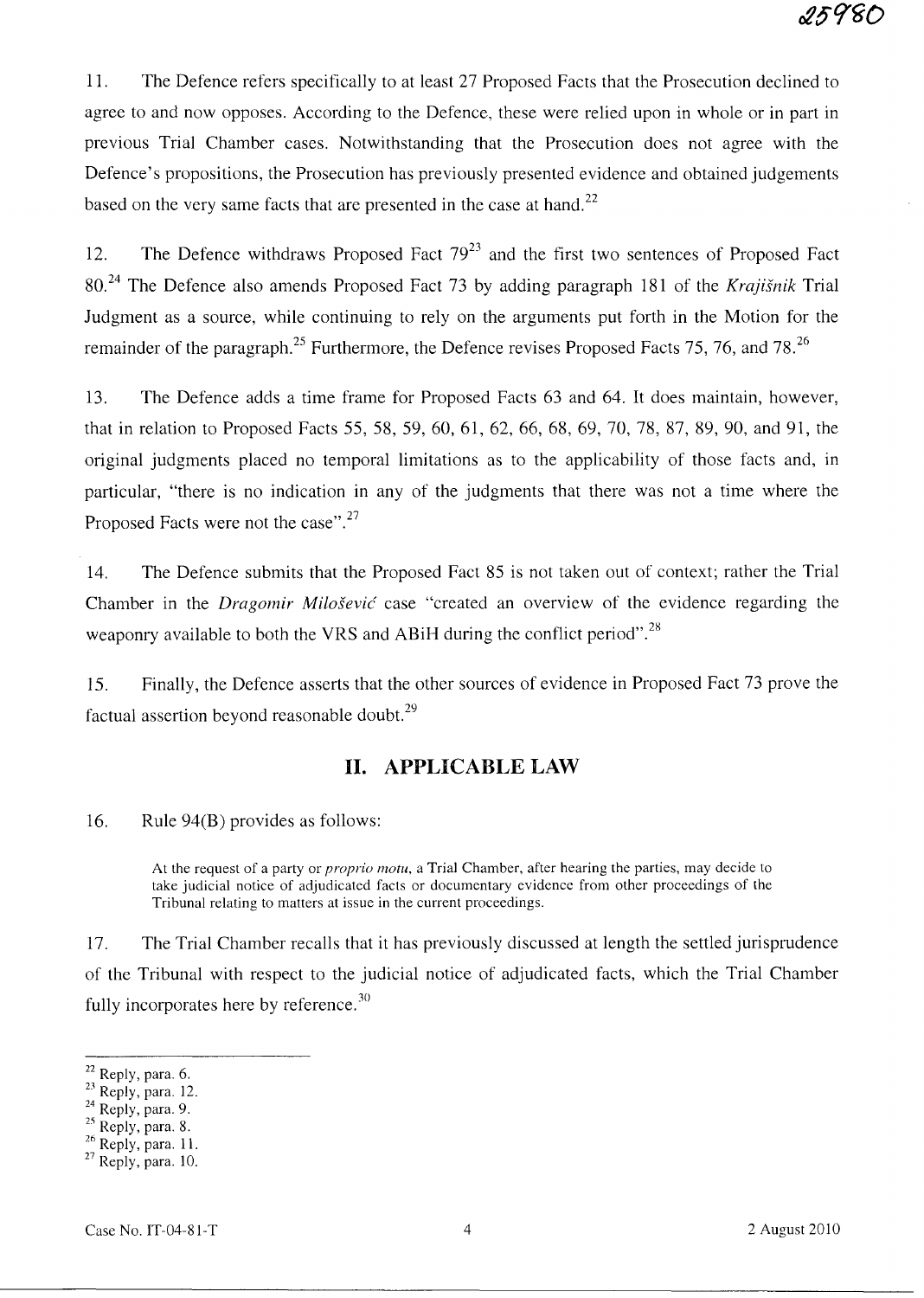## **Ill. DISCUSSION**

18. At the outset, the Trial Chamber finds that the technical character of Rule 94(B) related litigation militates in favour of allowing the Reply.

### **A. Preliminary Remarks**

19. The Trial Chamber recalls that if the fact proposed for notice contains only a minor inaccuracy or ambiguity as a result of its abstraction from the context of the original judgement, a Trial Chamber may, at its discretion, correct the inaccuracy or ambiguity.<sup>31</sup> It must be noted that the Prosecution did not take any position as to 15 of the Proposed Facts.<sup>32</sup> While the Trial Chamber is willing to take judicial notice of the above mentioned facts, it will only do so after typographically correcting a few Proposed Facts in order to render these facts consistent with the requirements. The minor corrections are as follows: Proposed Fact 64 in the last sentence of the paragraph states "citizens would usually spend one day digging trenches and before being released". The word "and" seems unnecessary in the sentence; consequently it should be expunged.<sup>33</sup> The abbreviations contained in Proposed Fact 67 such as "CSB" "SJB" and "SDB" should be explained in order to avoid any ambiguity with regard to what those abbreviations stand for.<sup>34</sup> Similarly, the abbreviation "IKM" in Proposed Fact 71 should be explained.<sup>35</sup> In Proposed Fact 76, the date "27 March" should be replaced with "27 March 1992" in order to avoid any ambiguity with regard the time-frame of the fact.<sup>36</sup> Proposed Fact 77 should be corrected by deleting the word "thus" at the beginning of the

 $28$  Reply, para. 13.

 $29$  Reply, paras 16-17.

*<sup>. 10</sup> See* Decision on Prosecution's Motion for Judicial Notice of Adjudicated Facts Concerning Sarajevo, 26 June 200S ("26 June 2008 Decision"), paras 13-17, 18, 22, 25, 27-30 and 32.

<sup>31</sup>*Prosecutor v. Popovic' et al.,* IT-05-SS-T, Decision on Prosecution's Motion for Judicial Notice of Adjudicated Facts with Annex, 26 September 2006 *("Popović et al. Decision")*, para. 7.

<sup>32</sup> Proposed Facts 54, 56, 57, 65, 67, 71, 72, 74, 77, SI-S4, S6 and SS.

 $33$  The Proposed Fact should read as follows: "Prior to September 1993, soldiers from the ABiH 9<sup>th</sup> Brigade's assault company would often surround the Markale market place in the Old Town of Sarajevo, introduce themselves as members of the military police company and check the identity cards of civilians. They would release those with military identity cards but would take the rest by truck to the front line to dig trenches. Citizens would usually spend one day digging trenches before being released".

<sup>&</sup>lt;sup>34</sup> The Proposed Fact should read as follows: "The BiH Government MUP was located in Sarajevo in September 1993. MUP was divided into two segments, one managing public security and the other concerned with state security. The public security segment administered the civilian police, which consisted of several CSB (Public Security Centre) each responsible for a region. Each CSB was responsible for several SJB (Public Security Sections), effectively police stations, located within the CSB's region. The state security segment included the SDB (State Security Service), headed by Jozo Jozic. This was a powerful institution as the Chief of the SDB enjoyed substantial autonomy to command the work of the secret services<sup>5</sup>.

<sup>&</sup>lt;sup>35</sup> The Proposed Fact should read as follows: "The situation became very difficult for the ABiH during the first two weeks of August. On IS August 1993, Vahid Karavelic ordered the further detachment of troops to ensure the consolidation of the defence of Mt. Igman. These reinforcements included one company from  $9<sup>th</sup>$  Brigade and one company of the 10<sup>th</sup> Brigade. The IKM (Forward Command Post) at Mt. Igman was responsible for more than 10,000 troops".

<sup>&</sup>lt;sup>36</sup> The Proposed Fact should read as follows: "On 27 March 1992, the Constitution of the Bosnian-Serb Republic was adopted by the Bosnian-Serb Assembly. No operational plan was on the agenda that day. The operational plan for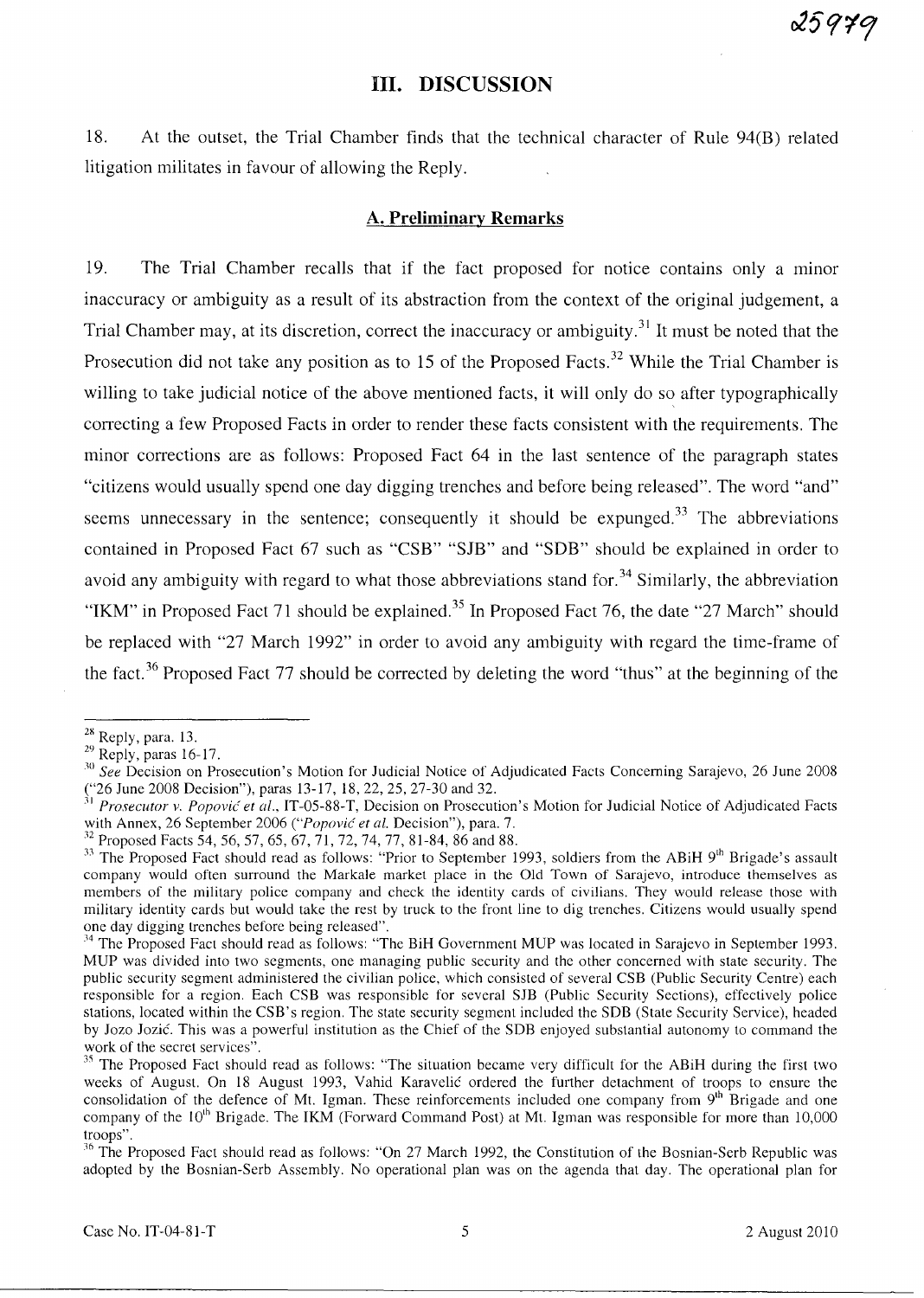sentence, since there is no previous sentence which it is connected to.<sup>37</sup> Proposed Fact 86 should be corrected by replacing the words "that area" at the beginning of the sentence with the word "Grbavica" in order to avoid any ambiguity with regard to the specific place which the Proposed Fact refers to.<sup>38</sup> The Proposed Fact 73 refers to the words "until 22 December 1996" which do not appear even in the amended sources. The Trial Chamber in its discretion therefore deletes the words "until 22 December 1996" and takes judicial notice of the rest of the Proposed Fact 73.<sup>39</sup> Finally, in order to avoid any ambiguity with regard to the time-frame of the fact, the Trial Chamber deletes the last sentence in Proposed Fact 91 and takes judicial notice of the rest of Proposed Fact 91.<sup>40</sup>

## **B. The Proposed Fact Must Be Distinct, Concrete and Identifiable**

20. The Trial Chamber notes that the contested Proposed Facts 55, 58-64, 66, 68-70 derive from the *Halilovic* Trial Judgment, which covers only a short time span, *i.e.* events in September 1993. With the exception of the amended versions of Proposed Facts 63 and 64, there is no specific reference as to the time in any of the Proposed Facts mentioned above; thus leaving the Proposed Facts with an unclear temporal scope. For that reason and considering the limited temporal scope of the *Halilovic* Trial Judgment, the Trial Chamber, in exercising its discretion, declines to take judicial notice of the said Proposed Facts.

21. Proposed Fact 78, even as amended, falls short of fulfilling the specific time reference requirement. The Trial Chamber will therefore not take judicial notice of Proposed Facts 78. Similarly, Proposed Facts 87 and 89 fail to show any specific time reference; hence, the Trial Chamber, in the exercise of its discretion, decides not to take judicial notice of these facts.

<sup>&</sup>quot;assuming power, that is for establishing power and rendering operational the authorities in the territory of the [Bosnian-Serb Republic] and in particular in the field of internal affairs" was eventually issued on 26 April 1992".

The Proposed Fact should read as follows: "In addition, to the TO units and the VRS, the MUP personnel played a major role in the armed conflict of 1992, both as combatants and as the responsible organs of security in the daily lives of the population".

<sup>&</sup>lt;sup>38</sup> The Proposed Fact should read as follows: "North of the Grbavica, Marindvor was ABiH-held territory. The separation line along the Miljacka River was about 200 to 300 metres from the Holiday Inn, on the street named Zmaja od Bosne, also known as "Sniper Alley". The stretch of land opposite Grbavica, and between the confrontation line and the Zmaja od Bosne, was quite heavily built and was controlled by the ABiH".

<sup>&</sup>lt;sup>39</sup> The Proposed Fact should read as follows: "Ratko Mladić, and in turn the VRS Main Staff, was directly subordinated to the RS Presidency, from 12 May 1002 until 17 December 1992, and to the President of Republika Srpska from 17 December 1992".

<sup>&</sup>lt;sup>40</sup> The Proposed Fact should read as follows: "If a commander in the SRK became aware of a violation of the international laws of war, he had a duty to report that up the chain of command. If a violation was reported to the corps commander, the commander was obliged to initiate proceeding and send an appropriate document to the military prosecutor. Information on such violations was also included in regular reports".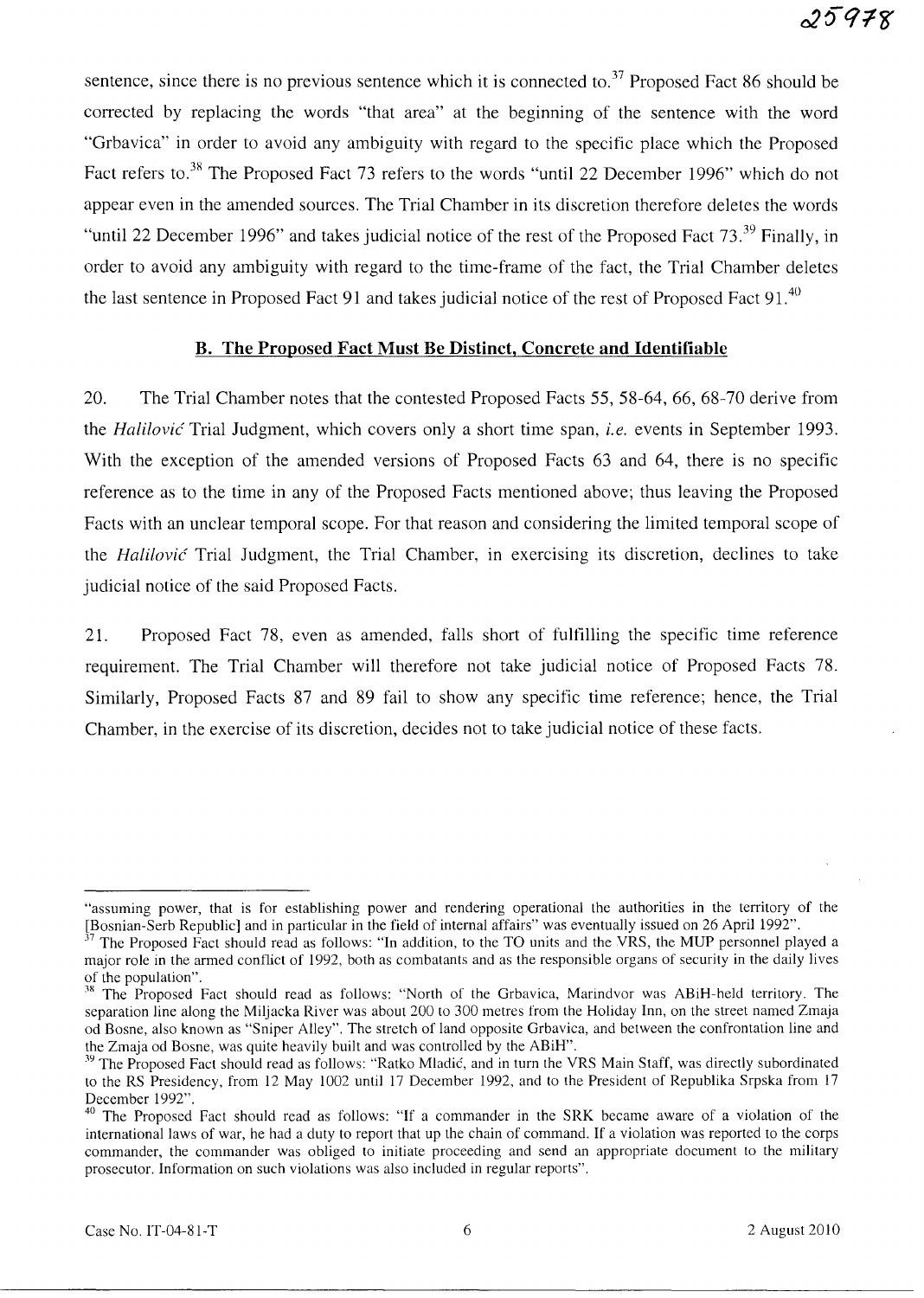22. Further, the Chamber finds that in relation to Proposed Fact 80, even in its amended version, the use of the word *"much"* in the sentence lacks the sufficient concreteness to be permissible for judicial notice.<sup>41</sup>

23. The remainder of the Proposed Facts<sup> $42$ </sup> fulfil the applicable standard.

# **c. The Formulation of a Proposed Fact Must Not Differ Substantially From the Formulation in the Original Judgment**

24. The Prosecution objects to Proposed Fact 85 as arising from a discussion of the evidence on record as opposed to being factual findings of the Chambers.<sup>43</sup> The Trial Chamber considers this ground of objection as having to do with whether the facts are characterised accurately and are not misleading, as such will evaluate it in this section. The Defence argues that the Prosecution has provided "a specious reasoning or support for the basis of this objection and that the Proposed Fact meets the criteria enumerated in the jurisprudence of the Tribunal".<sup>44</sup>

25. The Trial Chamber recalls that a statement from a judgment which arises from a discussion of the evidence presented during the course of a trial is not necessarily inadmissible as an adjudicated fact. Such an assessment must be made on a case-by-case basis, taking into account such factors as the overall context of the Proposed Fact as well as whether or not the ultimate findings of the Trial Chamber dispute the veracity of the evidence under discussion. The Trial Chamber notes that a statement arising from a discussion of evidence is sometimes presented in a judgment as a finding of fact. Such a statement, however, can also be invoked in a judgment to provide context for a Chamber's decision-making and can eventually be refuted by the findings of the Chamber.<sup>45</sup>

26. Proposed Fact 85 posits:

"From the beginning of the war, the ABiH and the SRK had essentially the same type of weaponry, depending on the depots that were under their control."<sup>46</sup>

Although this Proposed Fact is taken verbatim from the *Dragomir Milosevic* Trial Judgment, it is removed from the context in which it was originally included, which is as part of a broader summary of evidence in which the *Dragomir Milošević* Trial Chamber juxtaposed this fact with other evidentiary statements regarding the weaponry available to the VRS and ABiH. Extracting the

<sup>&</sup>lt;sup>41</sup> Proposed Fact 80 states: "Gen. Mladić commanded the VRS from the centre and did not delegate *much*".

<sup>&</sup>lt;sup>42</sup> Referring also to the amended versions of Proposed Facts 63, 64, 75, 76 and 90.

 $43$  Response, paras 12 and 13.

<sup>44</sup> Response, para. 13.

<sup>&</sup>lt;sup>45</sup> Decision on Defence Motion for Judicial Notice of Adjudicated Facts, 04 May 2010, para. 28.

<sup>&</sup>lt;sup>46</sup> Motion Annex A, citing *Dragomir Milošević* Trial Judgment, para. 78.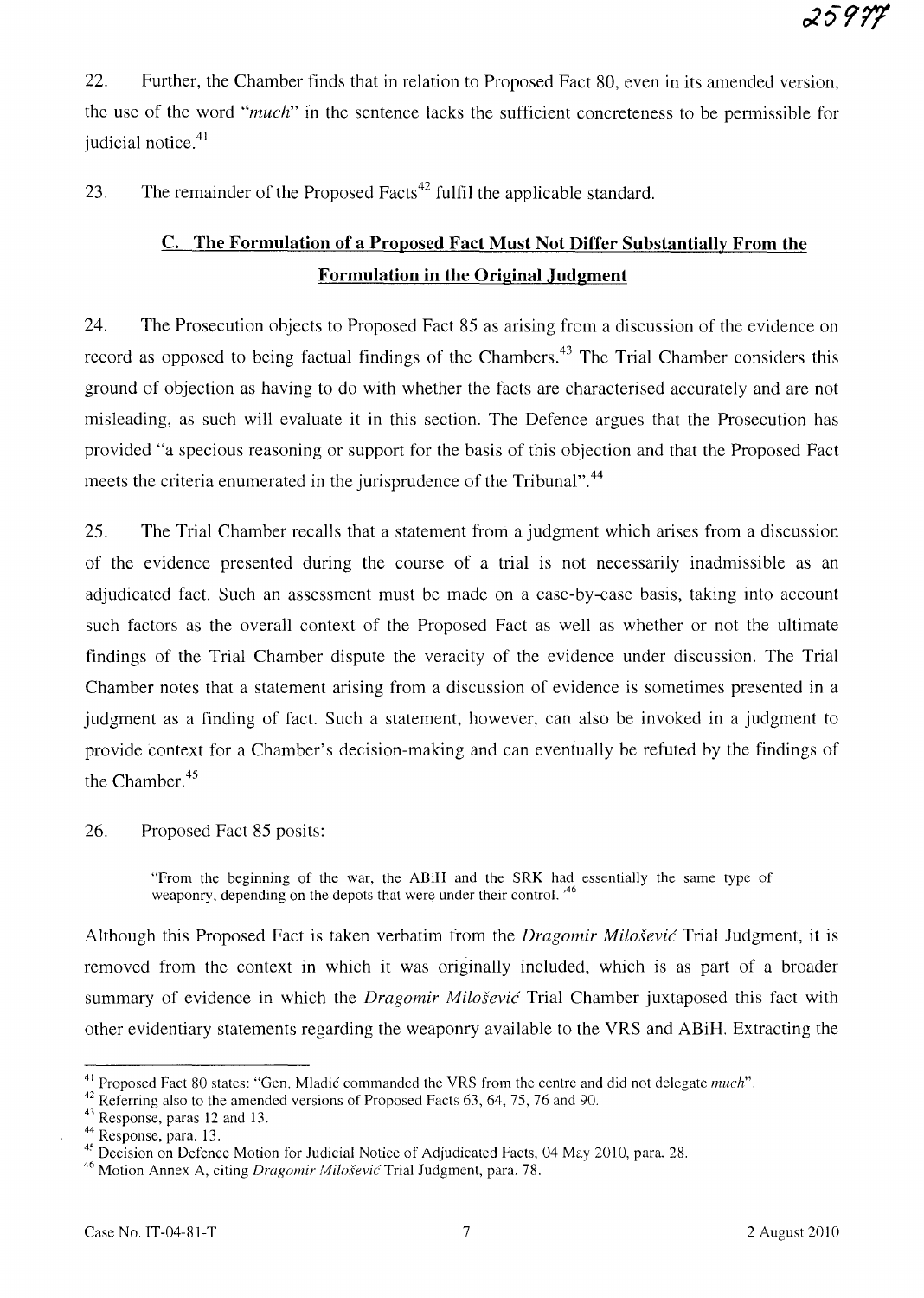statement from its original context imbues it with a meamng and significance not originally intended. Therefore, the Trial Chamber concludes that Proposed Fact 85 is not a finding of fact attaining the threshold required for judicial notice.

## **D. Remaining Requirements**

27. The Trial Chamber has also analysed the Proposed Facts in light of the remaining requirements enumerated in the jurisprudence, namely, that, (a) the proposed fact must be relevant to the current proceedings, (b) the proposed fact must not contain characterisations or findings of an essentially legal nature, (c) the proposed fact must not be based on an agreement between the parties to the original proceedings, (d) the proposed fact must not be subject to pending appellate review, and (e) the proposed fact must not relate to acts, conduct or mental state of the accused. The Trial Chamber is satisfied that all Proposed Facts meet these requirements.

## **IV. DISPOSITION**

28. On the basis of the reasoning set forth above and pursuant to Rules 54, 94(B) and 126 *bis,*  the Trial Chamber hereby

**GRANTS** leave to file a Reply;

**GRANTS** the Motion in part and takes judicial notice of the following Proposed Facts:

- a) 54,56,57,63,65,72,74,75,81-84,88 and 90;
- b) 64,67,71,73,76,77,86 and 91 subject to the changes indicated in the present Decision;